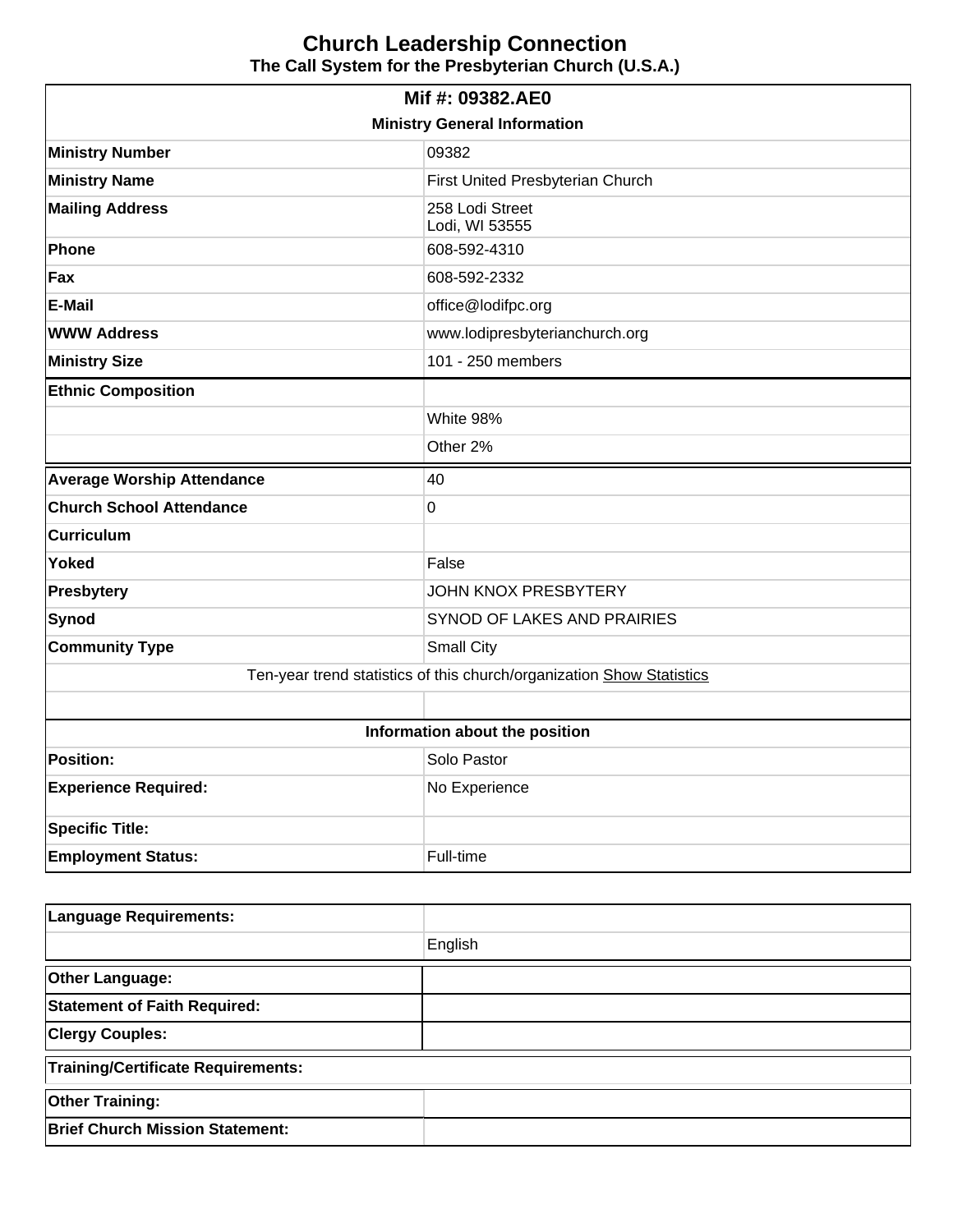"We can do all things through Christ who strengthens us." (Adapted from Philippians 4:13). We believe in the Bible, the word of God as the foundation of our faith. We believe in salvation through Jesus Christ, who died on the cross for us. We rejoice that all who believe are forgiven and saved through Jesus Christ. We are all unique and wonderfully made. We believe in spiritual gifts and serving, using those gifts to reach out to others in the church and community. Christ in whom we trust is constant, the joy and center of our lives. As brothers and sisters in Christ we worship God in spirit and truth. We believe in the Holy Spirit who is always with us. Prayer and study enrich our lives. We value love, joy, faith, compassion, and acceptance.

### **What is the congregation's or organization's vision for ministry:**

Our vision for ministry has been summed up: "With Christ. Loving. Serving. Growing. Together." We seek to show and share the love of Christ with one another, grow in our faith, and serve and minister to others in the name of our Lord as we walk together in Christian fellowship. We live out our actions as a committed core that works together, is flexible, and able to adapt in an ever-changing world. The pandemic has taught us to expand our minds and talents enabling us to continue our worship services safely and reach others outside of our church walls. We have added an online streaming option along with our in-person worship thus expanding the reach of God's word. We are a people with deep rooted faith, open minds, and caring hearts. We strive to continue to grow as a whole, both spiritually and physically.

Our current vision for meeting spiritual needs involves providing meaningful worship both in person and virtually, quality Christian education programs, baptism, open communion, Bible study, and fellowship opportunities.

We reach out to the community helping others locally, regionally, and internationally. For over 10 years we have sent a commissioned group of volunteers to help build an educational mission at Leona Vicario, in the Yucatan Peninsula of Mexico. While the pandemic put a temporary stop to safe travel, we plan to return and continue this work into the future.

### **How do you feel called to reach out to address the emerging needs of your community or constituency:**

As a church, even though we are small in number, we have a strong financial commitment within our congregation. Our church designates 10% of our offerings for missions including local, national, or international.

Lodi is a charming community of 3,100 surrounded by beautiful, natural areas with extensive opportunities for outdoor recreation, but there are families and individuals in our area who are struggling to provide for their basic needs. Therefore, we actively support Reach Out Lodi, a local citywide community "store" which provides food, personal essentials, clothing and school supplies all in one location. We also support Blessings in a Backpack to providing food on the weekends for school children who might otherwise go hungry.

Our Deacons act as shepherds to all our members and friends contacting them regularly, praying for them, and offering inhome communion. We also provide funeral luncheons for families suffering losses.

Our building hosts weekly AA and Al-Anon meetings, Bible study groups, an annual community pig roast and periodically rummage-sale fundraisers.

We reach beyond our local community by supporting Habitat for Humanity, River Haven homeless shelter, Hope House, Buckhorn Children's and Family Services Center, Hearts in Unity, Yucatan Peninsula Mission, and Presbyterian Mission Efforts. For further info. see the optional links section.

For various reasons our physical participation has been somewhat limited: however, our financial support has been constant.

### **How will this position help you to reach your vision and mission goals:**

The right person in this position will equip and partner with our committed lay leadership to discern God's vision for us as a congregation, challenging us on our faith journey and guiding the laity to live out our faith in Christ. This individual will deliver sermons that inspire and reaffirm the importance of our relationship with Christ. The position calls for someone who will teach, encourage, and guide the congregation in both nurturing and leadership skills.

She/he will be a partner with the Session in the governance of the church, recognizing and supporting the role of ruling Elders and Deacons. The position calls for someone who communicates well orally, in writing, via email and by social media in order to relate to all ages. This individual will understand the importance of developing and revitalizing our Christian education programs for both youth and adults. He/she will be open to change and new ideas including supporting and expanding the development of our virtual presence. With strong social skills, he/she will participate in fellowship events and share our commitment to Lodi by being actively involved within the community.

**Provide a description of the characteristics needed by the person who is open to being called to this congregation and or organization:**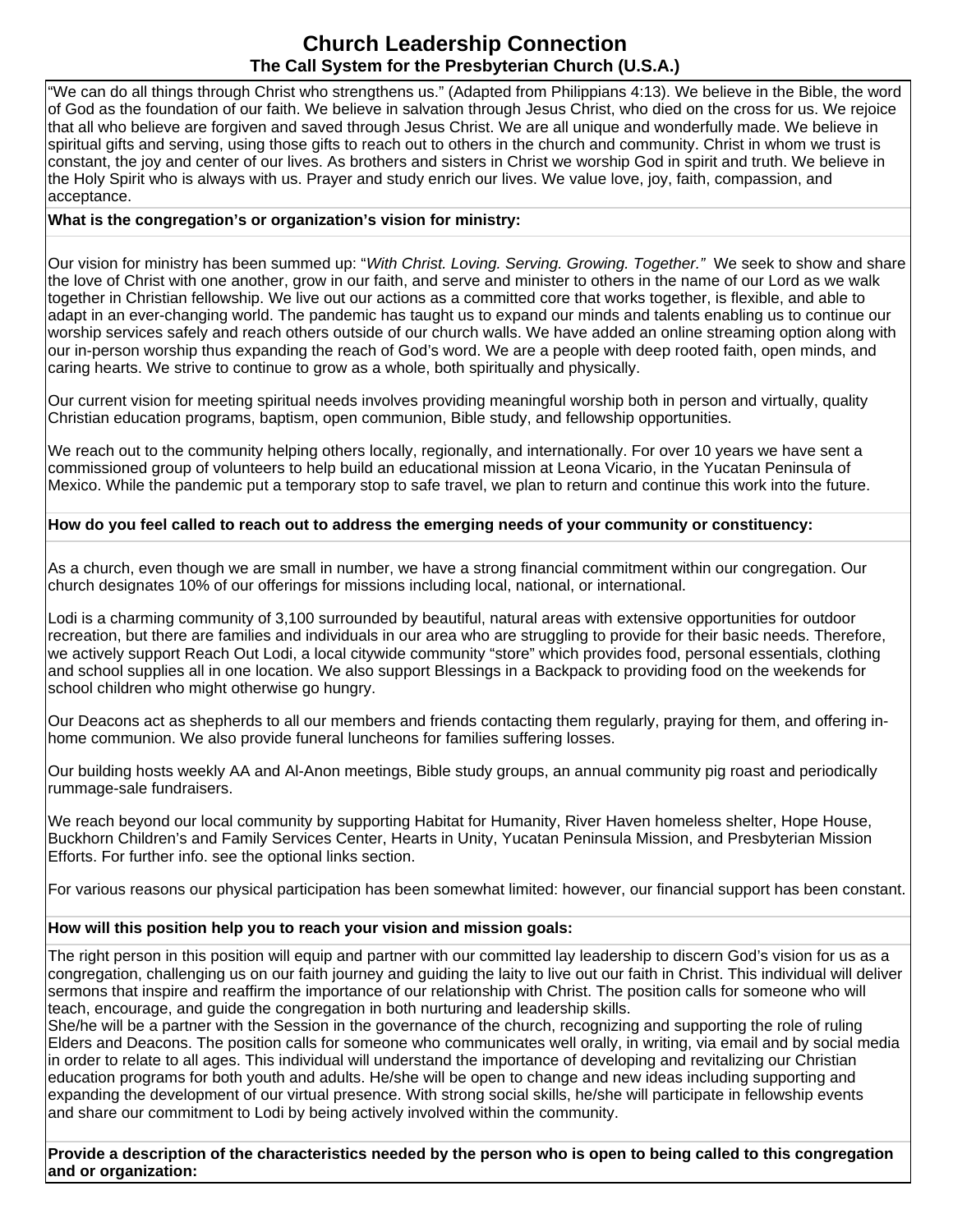- Be compassionate toward those with differing needs.
- Effectively leads worship to include sermons that inspire when delivering the message of God.
- Has leadership qualities that encourage and motivate in a team effort utilizing inclusion, sensitivity, and integrity.
- Has the ability to delegate or ask for help with tasks as needed.
- Adapts to change and brings new perspectives both within and outside of worship.
- Is skilled at building relationships both within the congregation and throughout the community.
- Embodies a spirit of hope for our congregation's future.

### **What specific tasks, assignments, and program areas will this person have responsibility?**

The Pastor's responsibilities would include but not be limited to the following:

- Will lead worship and preach the word of God faithfully.
- Will provide care and counseling, call on the sick and elderly and provide home communion when needed.
- Will be familiar with budgeting and be accountable for time and expenses.
- Will be a resource to church leaders and committees and assist them in setting clear plans and goals to carry out our ministry and mission.
- Will be visible within the community, making connections and promoting an ecumenical spirit.
- Will foster support for yourself by reaching out to other church leaders in Region 5, Presbytery, and fellow pastors in the Lodi area.
- Will take vacation and study leave to re-energize your body, mind and spirit and thus better serve our congregation.

### **Optional Links:**

<https://mailchi.mp/85495cee5561/the-angel-monthly-newsletter-6050754>

<https://reachoutlodi.org/>

<https://riverhavenshelter.org/>

<https://www.hopehousescw.org/>

<http://www.heartsinunity.org/>

<https://www.ypmusa.org/>

<https://www.cityoflodi.us/>

<https://www.blessingsinabackpack.org/>

[https://www.hfawiriver.org](https://www.hfawiriver.org/)

#### **Leadership Competencies:**

| Hopeful                          |
|----------------------------------|
| Preaching and Worship Leadership |
| Communicator                     |
| Technologically Savvy            |
| Advisor                          |
| Strategy and Vision              |
| Collaboration                    |
| Interpersonal Engagement         |
| Motivator                        |
| Flexibility                      |

**Compensation and Housing: [Cost of Living Calculator](http://www.bankrate.com/brm/movecalc.asp) Minimum Effective Salary:** \$46,575 **Housing Type:** Open to Manse/Housing Allowance